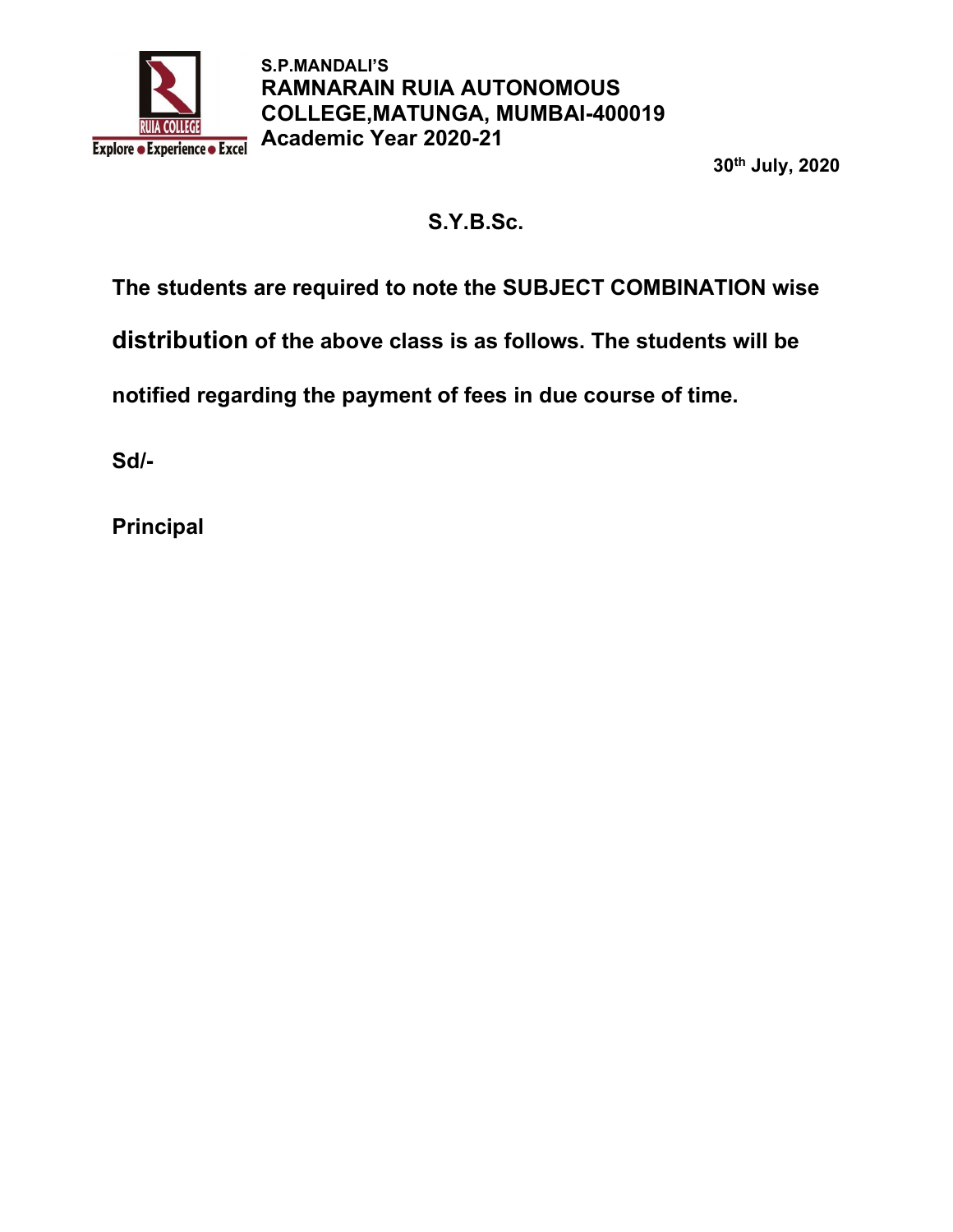

| Sr.            | <b>Name</b>                         | <b>Subject</b>           |
|----------------|-------------------------------------|--------------------------|
| No.            |                                     |                          |
| $\mathbf 1$    | <b>MEGHAWALI PRAJAKTA KASHINATH</b> | BOTANY-ZOOLOGY           |
| $\overline{2}$ | <b>PATIL MITALI MANISH</b>          | BOTANY-ZOOLOGY           |
| $\mathbf{3}$   | <b>NAIK SAKSHI SUNIL</b>            | BOTANY-ZOOLOGY           |
| 4              | <b>JAISWAR ANKITA BRIJNATH</b>      | BOTANY-ZOOLOGY           |
| $5\phantom{1}$ | <b>PATIL SRUSHTI ASHOK</b>          | BOTANY-ZOOLOGY           |
| 6              | <b>JAYEWAR KAILASH MAROTI</b>       | BOTANY-ZOOLOGY           |
| $\overline{7}$ | <b>AHIRE UDITA GANESH</b>           | BOTANY-ZOOLOGY           |
| 8              | <b>KHAMKAR PRACHI NARESH</b>        | BOTANY-ZOOLOGY           |
| 9              | <b>SHAIKH ZAINAB NASEEM</b>         | BOTANY-ZOOLOGY           |
| 10             | <b>MORE MAYURI RAMESH</b>           | BOTANY-ZOOLOGY           |
| 11             | <b>AROTE SHRUTIKA PANDURANG</b>     | BOTANY-ZOOLOGY           |
| 12             | YADAV JYOTI JAGRAM                  | BOTANY-ZOOLOGY           |
| 13             | <b>RANE ANUSHKA SANTOSH</b>         | BOTANY-ZOOLOGY           |
| 14             | <b>SAID SAURABH GORAKSHNATH</b>     | BOTANY-ZOOLOGY           |
| 15             | <b>KAPSE SHIVANI KIRTIKUMAR</b>     | BOTANY-ZOOLOGY           |
| 16             | <b>BANDEKAR NILESH NAGESH</b>       | BOTANY-ZOOLOGY           |
| 17             | <b>MUNDE SIDDHI NARESH</b>          | BOTANY-ZOOLOGY           |
| 18             | <b>DIXIT HARSH PANKAJ</b>           | BOTANY-ZOOLOGY           |
| 19             | <b>BORIKAR FALGUNI CHANDRAKANT</b>  | <b>CHEMISTRY-ZOOLOGY</b> |
| 20             | PHATAK ADITI KETAN                  | <b>CHEMISTRY-ZOOLOGY</b> |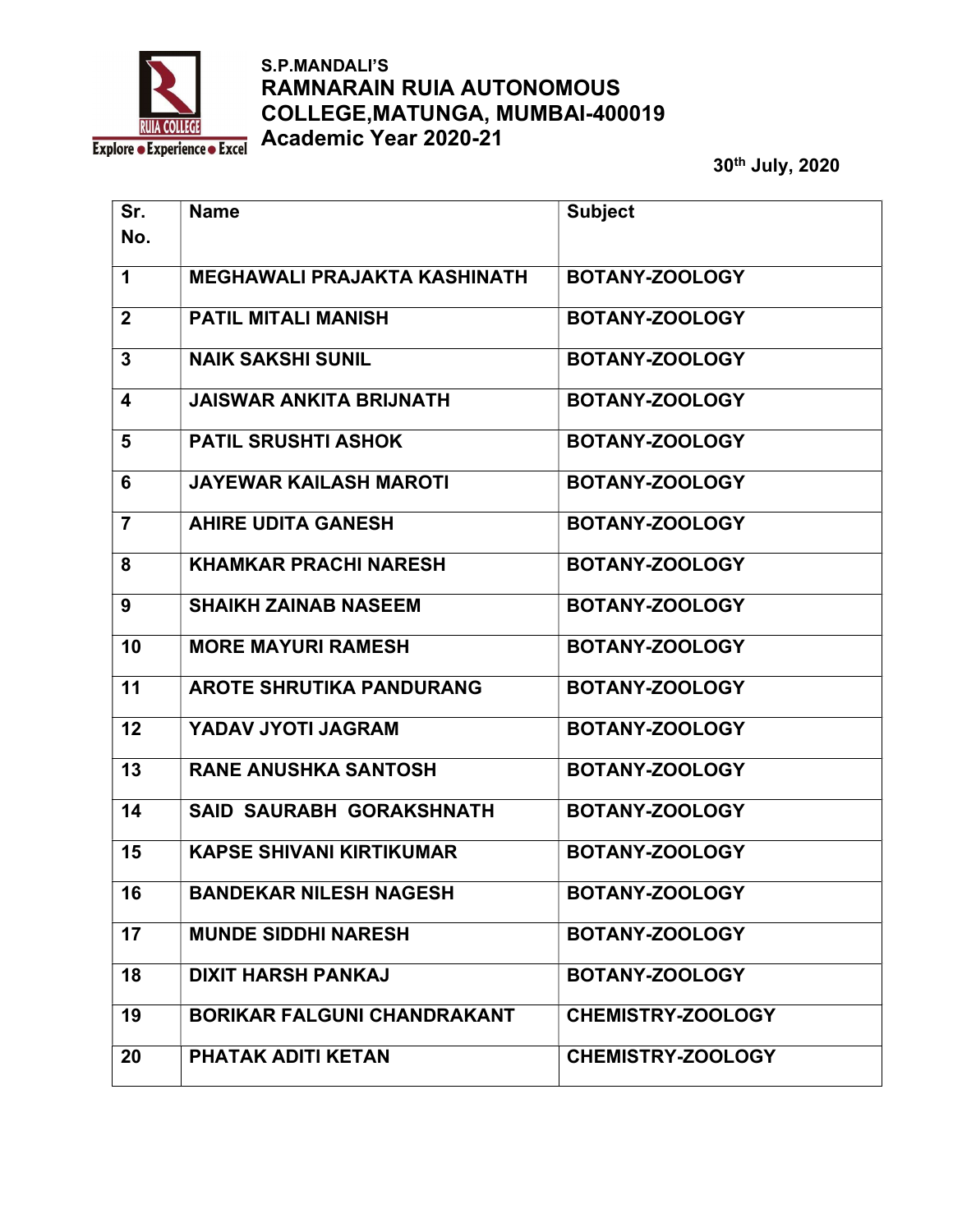

| Sr. | <b>Name</b>                       | <b>Subject</b>                |
|-----|-----------------------------------|-------------------------------|
| No. |                                   |                               |
| 21  | <b>KOTIAN TARUN RAMDAS</b>        | <b>CHEMISTRY-ZOOLOGY</b>      |
| 22  | <b>MANNA NIRMAL DEVDAS</b>        | <b>CHEMISTRY-ZOOLOGY</b>      |
| 23  | <b>SATDIVE ADEETI SANJAY</b>      | <b>CHEMISTRY-ZOOLOGY</b>      |
| 24  | <b>KHANDAGALE MANSI NARENDRA</b>  | <b>CHEMISTRY-ZOOLOGY</b>      |
| 25  | <b>PANICKER AKHILA PRAMOD</b>     | <b>CHEMISTRY-ZOOLOGY</b>      |
| 26  | <b>NIRBHAVANE SAKSHI PRAVIN</b>   | <b>CHEMISTRY-ZOOLOGY</b>      |
| 27  | NIGADI SUSHAMA BIRAPPA            | <b>CHEMISTRY-ZOOLOGY</b>      |
| 28  | <b>SINGH ISHIKA AJIT</b>          | <b>CHEMISTRY-ZOOLOGY</b>      |
| 29  | <b>VYAS CHIRAG HEMANT</b>         | <b>CHEMISTRY-ZOOLOGY</b>      |
| 30  | <b>MHASKE ANOSH ANIL</b>          | <b>CHEMISTRY-ZOOLOGY</b>      |
| 31  | <b>PURI NISHANT SHARAD</b>        | <b>CHEMISTRY-ZOOLOGY</b>      |
| 32  | <b>CHOUGULE POOJA RAMESH</b>      | <b>CHEMISTRY-ZOOLOGY</b>      |
| 33  | <b>PATEL PRACHI ANURESH</b>       | <b>CHEMISTRY-ZOOLOGY</b>      |
| 34  | <b>BHANDALKAR NAMRATA MANOJ</b>   | <b>CHEMISTRY-ZOOLOGY</b>      |
| 35  | <b>MATKAR SANJANA PRATAP</b>      | <b>CHEMISTRY-ZOOLOGY</b>      |
| 36  | KADAM PRANAV PRADEEP              | <b>CHEMISTRY-ZOOLOGY</b>      |
| 37  | <b>KAUNDAL SAURABH SALINDER</b>   | <b>CHEMISTRY-ZOOLOGY</b>      |
| 38  | <b>RAJIWADE SAKSHI SADANAND</b>   | <b>CHEMISTRY-ZOOLOGY</b>      |
| 39  | <b>SORATE SAMIKSHA SHAILENDRA</b> | <b>CHEMISTRY-MICROBIOLOGY</b> |
| 40  | <b>SHINDE SHAMIKA SUNIL</b>       | <b>CHEMISTRY-MICROBIOLOGY</b> |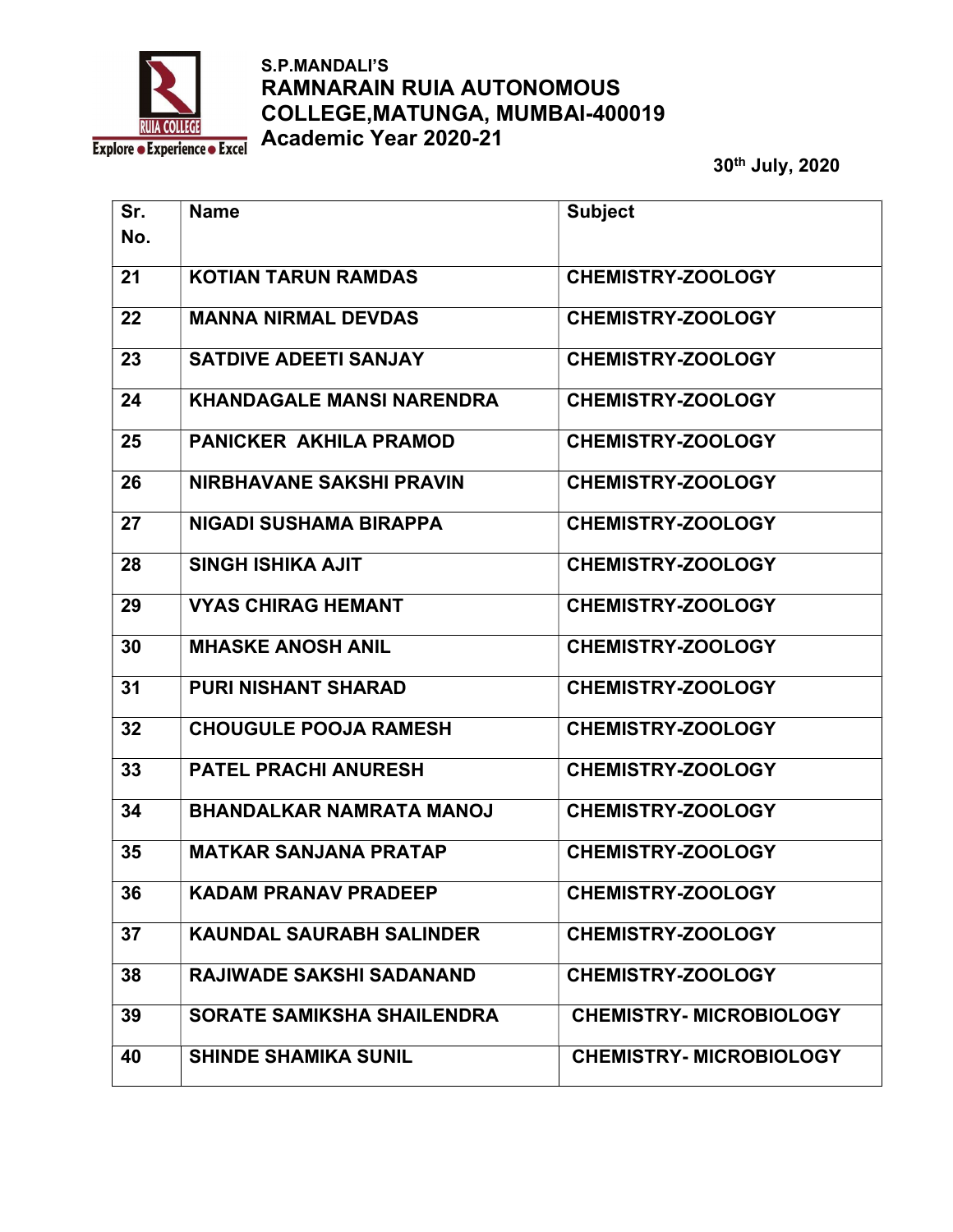

| Sr.<br>No. | <b>Name</b>                       | <b>Subject</b>                 |
|------------|-----------------------------------|--------------------------------|
| 41         | <b>WALKOLI SHUBHAM SAKHARAM</b>   | <b>CHEMISTRY- MICROBIOLOGY</b> |
| 42         | <b>BHOJANE ABHISHREE ANIL</b>     | <b>CHEMISTRY-MICROBIOLOGY</b>  |
| 43         | KAVISKAR AKANKSHA RAVINDRA        | <b>CHEMISTRY- MICROBIOLOGY</b> |
| 44         | <b>KEER SALONI SUMANT</b>         | <b>CHEMISTRY- MICROBIOLOGY</b> |
| 45         | <b>MHATRE JAGRUTI DILIP</b>       | <b>CHEMISTRY- MICROBIOLOGY</b> |
| 46         | <b>KHANDALKAR SAYALI MANOJ</b>    | <b>CHEMISTRY- MICROBIOLOGY</b> |
| 47         | <b>CHANDIVADE PREKSHA AJAY</b>    | <b>CHEMISTRY-MICROBIOLOGY</b>  |
| 48         | <b>NAWALU SIDDHESH DEEPAK</b>     | <b>CHEMISTRY- MICROBIOLOGY</b> |
| 49         | <b>GAVAND PARTH JAYWANT</b>       | <b>CHEMISTRY- MICROBIOLOGY</b> |
| 50         | <b>MHATRE NIRMITI SANJAY</b>      | <b>CHEMISTRY- MICROBIOLOGY</b> |
| 51         | <b>AWALE HARSHALI SUBHASH</b>     | <b>CHEMISTRY-MICROBIOLOGY</b>  |
| 52         | <b>PALANDE SAHIL SANJAY</b>       | <b>CHEMISTRY- MICROBIOLOGY</b> |
| 53         | <b>DESHPANDE SAHIL MAHESH</b>     | <b>CHEMISTRY- MICROBIOLOGY</b> |
| 54         | <b>NAIK SAKSHI SHASHIBHUSHAN</b>  | <b>CHEMISTRY-MICROBIOLOGY</b>  |
| 55         | <b>PANMAND HRUTIKA DASHRATH</b>   | <b>CHEMISTRY- MICROBIOLOGY</b> |
| 56         | <b>SHAH ISHAAN MANISHKUMAR</b>    | <b>CHEMISTRY- MICROBIOLOGY</b> |
| 57         | <b>MOMIN BIBIAQSA MOHD SHARIF</b> | <b>CHEMISTRY- MICROBIOLOGY</b> |
| 58         | <b>LINGAYAT KARAN DINESH</b>      | <b>CHEMISTRY- MICROBIOLOGY</b> |
| 59         | NATEKAR VAISHNAVI AVINASH         | <b>CHEMISTRY- MICROBIOLOGY</b> |
| 60         | <b>MILKHE ATHARVA KISAN</b>       | <b>CHEMISTRY-MICROBIOLOGY</b>  |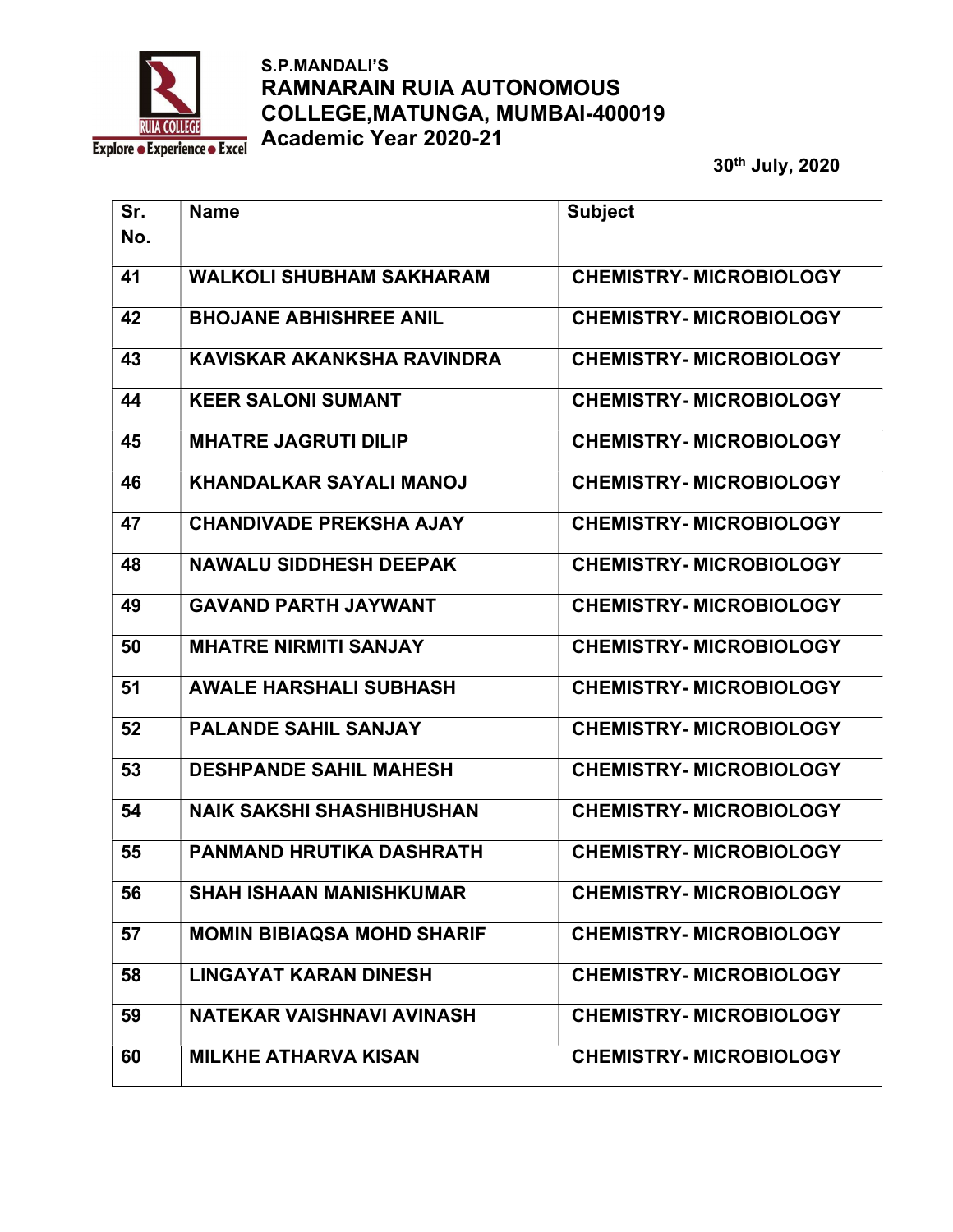

| Sr.<br>No. | <b>Name</b>                       | <b>Subject</b>                 |
|------------|-----------------------------------|--------------------------------|
| 61         | <b>WADHAWAN RISHALI</b>           | <b>CHEMISTRY- MICROBIOLOGY</b> |
| 62         | <b>J ARAVIND</b>                  | <b>CHEMISTRY- MICROBIOLOGY</b> |
| 63         | <b>KAMBLE SUBHAM MILIND</b>       | <b>CHEMISTRY- MICROBIOLOGY</b> |
| 64         | <b>AKSHAY</b>                     | <b>CHEMISTRY- MICROBIOLOGY</b> |
| 65         | <b>KADAM RUCHI SUDESH</b>         | <b>CHEMISTRY- MICROBIOLOGY</b> |
| 66         | <b>KOKATE SONALI BHAGWAN</b>      | <b>CHEMISTRY-MICROBIOLOGY</b>  |
| 67         | . AKHIL RAVIKUMAR                 | <b>CHEMISTRY- MICROBIOLOGY</b> |
| 68         | <b>DAS NIKITA NOBOKUMAR</b>       | <b>CHEMISTRY- MICROBIOLOGY</b> |
| 69         | <b>NAIK MAITREYA YOGESH</b>       | <b>CHEMISTRY- MICROBIOLOGY</b> |
| 70         | <b>MAYEKAR URVI NITIN</b>         | <b>CHEMISTRY- MICROBIOLOGY</b> |
| 71         | <b>KOLAMBEKAR RAJ UDAY</b>        | <b>CHEMISTRY-MICROBIOLOGY</b>  |
| 72         | <b>MUKADAM MRUNMAI DATTATRAYA</b> | <b>CHEMISTRY- MICROBIOLOGY</b> |
| 73         | <b>SARANG SHAZEB SOHAIL</b>       | <b>CHEMISTRY- MICROBIOLOGY</b> |
| 74         | <b>JADHAV ANJANA RAJESH</b>       | <b>CHEMISTRY-MICROBIOLOGY</b>  |
| 75         | <b>FERNANDES IVICA SALOME</b>     | <b>CHEMISTRY- MICROBIOLOGY</b> |
| 76         | <b>BAMBARKAR SARVESH RAJAN</b>    | <b>CHEMISTRY-MICROBIOLOGY</b>  |
| 77         | <b>RATHOD HARSH NARESH</b>        | <b>CHEMISTRY- MICROBIOLOGY</b> |
| 78         | <b>QADRI FIRDOUS KHATOON</b>      | <b>CHEMISTRY-BIIOCHEMISTRY</b> |
| 79         | <b>NAIR DIYA MANOJ</b>            | <b>CHEMISTRY-BIOCHEMISTRY</b>  |
| 80         | <b>DAWARE HARSH AJAY</b>          | <b>CHEMISTRY-BIOCHEMISTRY</b>  |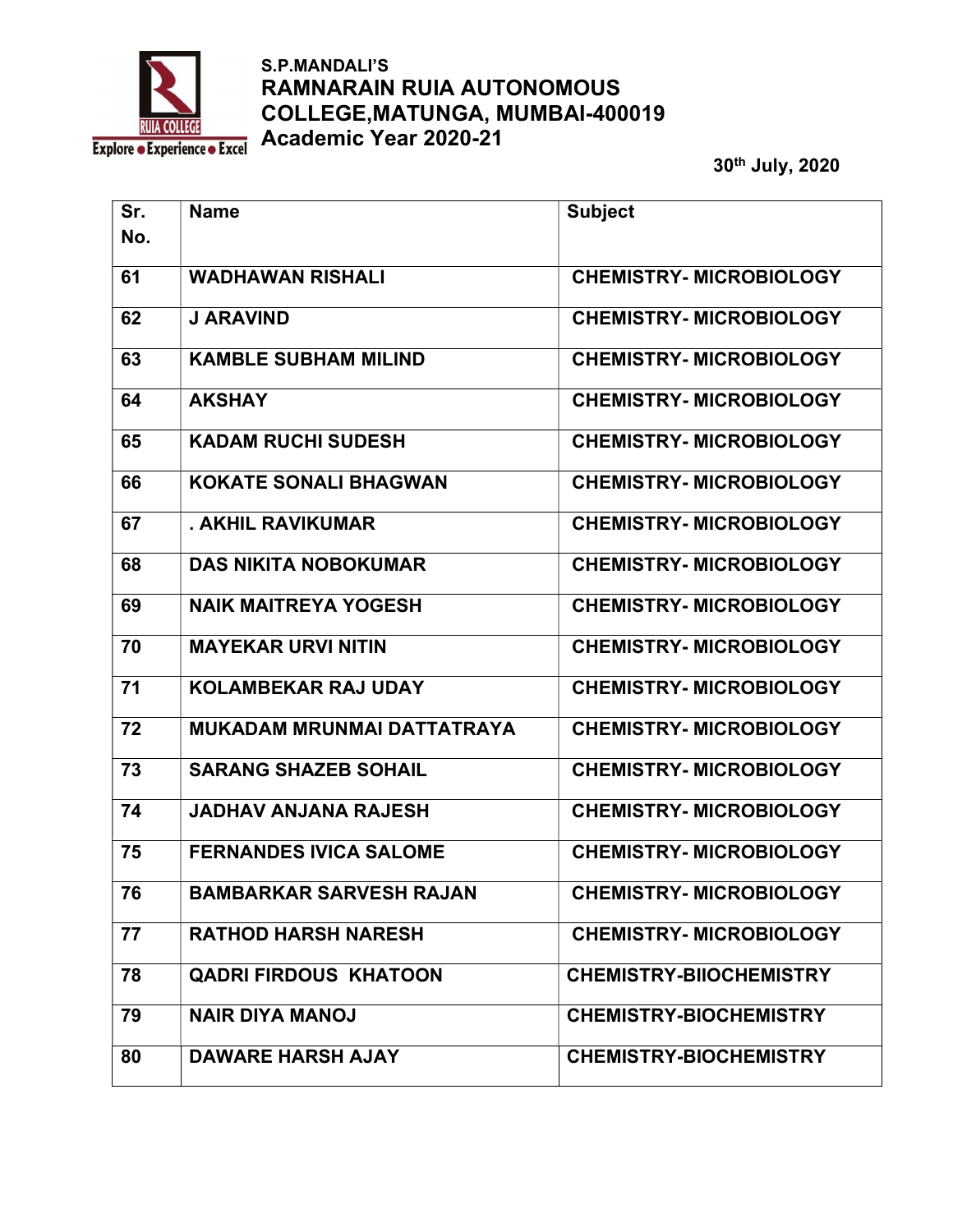

| Sr. | <b>Name</b>                         | <b>Subject</b>                |
|-----|-------------------------------------|-------------------------------|
| No. |                                     |                               |
| 81  | <b>DHOLAKIA VIDHI KETAN</b>         | <b>CHEMISTRY-BIOCHEMISTRY</b> |
| 82  | <b>CHOUBEY ANJALI SUDHANSHU</b>     | <b>CHEMISTRY-BIOCHEMISTRY</b> |
| 83  | <b>KUBAL NAKSHATRA AJAY</b>         | <b>CHEMISTRY-BIOCHEMISTRY</b> |
| 84  | <b>DESHPANDE KALYANI PRASAD</b>     | <b>CHEMISTRY-BIOCHEMISTRY</b> |
| 85  | <b>GURAV PALLAVI ANANT</b>          | <b>CHEMISTRY-BIOCHEMISTRY</b> |
| 86  | <b>BHOIR APURVA DEEPAK</b>          | <b>CHEMISTRY-BIOCHEMISTRY</b> |
| 87  | <b>AGRAWAL SHREYA RAVI</b>          | <b>CHEMISTRY-BIOCHEMISTRY</b> |
| 88  | <b>GAWADE PURVA PRADEEP</b>         | <b>CHEMISTRY-BIOCHEMISTRY</b> |
| 89  | <b>DESAI TANAYA NANDKUMAR</b>       | <b>CHEMISTRY-BIOCHEMISTRY</b> |
| 90  | <b>PANDILWAR NUPUR SANTOSH</b>      | <b>CHEMISTRY-BIOCHEMISTRY</b> |
| 91  | <b>SHARMA SHIVANI NISHIPRAKASH</b>  | <b>CHEMISTRY-BIOCHEMISTRY</b> |
| 92  | <b>MESSA DEEPTHI NARSAYYA</b>       | <b>CHEMISTRY-BIOCHEMISTRY</b> |
| 93  | <b>SAYYED AFRIN BANO MOHD HASIM</b> | <b>CHEMISTRY-BIOCHEMISTRY</b> |
| 94  | <b>MAHADESHWAR SANJANA RAJAN</b>    | <b>CHEMISTRY-BIOCHEMISTRY</b> |
| 95  | <b>SILLEDAR RUHEEN SHABBIR</b>      | <b>CHEMISTRY-BIOCHEMISTRY</b> |
| 96  | <b>PAWAR SNEHAL JITENDRA</b>        | <b>CHEMISTRY-BIOCHEMISTRY</b> |
| 97  | <b>VELUNDE APURVA DEEPAK</b>        | <b>CHEMISTRY-BIOCHEMISTRY</b> |
| 98  | <b>KAMBLE PALAK RAMESH</b>          | <b>CHEMISTRY-BIOCHEMISTRY</b> |
| 99  | <b>KHAIRE JAGRUTI SUNIL</b>         | <b>CHEMISTRY-BIOCHEMISTRY</b> |
| 100 | <b>VISHWAKARMA ARCHANA HARILAL</b>  | <b>CHEMISTRY-BIOCHEMISTRY</b> |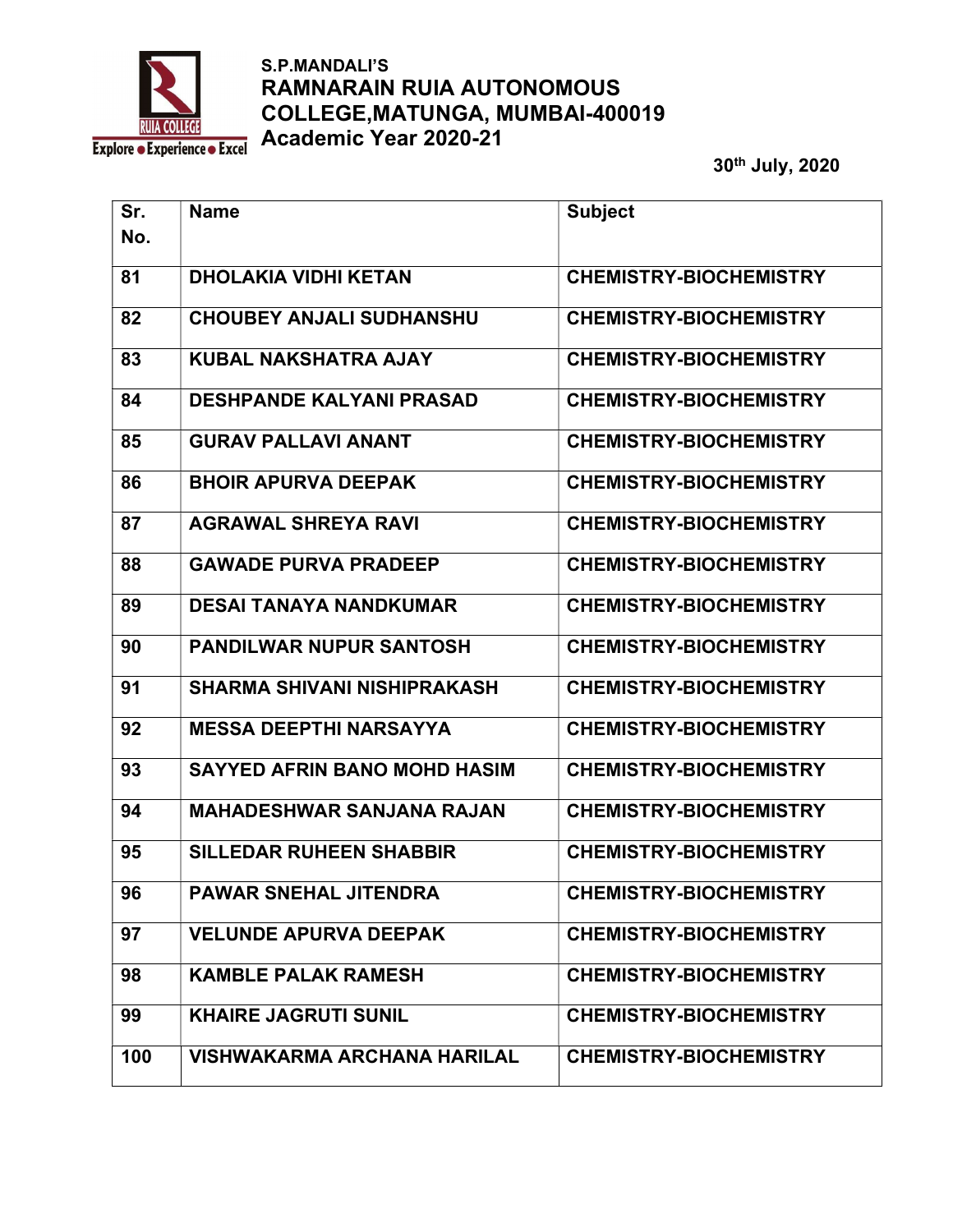

| Sr. | <b>Name</b>                        | <b>Subject</b>                |
|-----|------------------------------------|-------------------------------|
| No. |                                    |                               |
| 101 | <b>TAMHANKAR ANUPAMA DIGAMBAR</b>  | <b>CHEMISTRY-BIOCHEMISTRY</b> |
| 102 | <b>YADAV SIMRAN SANJAY</b>         | <b>CHEMISTRY-BIOCHEMISTRY</b> |
| 103 | <b>PALSAMBKAR ABHISHEK VITHAL</b>  | <b>CHEMISTRY-BOTANY</b>       |
| 104 | <b>TIWARI KUSUM VINODKUMAR</b>     | <b>CHEMISTRY-BOTANY</b>       |
| 105 | <b>HARYAN MAMTA VIJAY</b>          | <b>CHEMISTRY-BOTANY</b>       |
| 106 | <b>KAMBLE SHRADDHA ULHAS</b>       | <b>CHEMISTRY-BOTANY</b>       |
| 107 | <b>PATIL MANAV MAHESH</b>          | <b>CHEMISTRY-BOTANY</b>       |
| 108 | <b>KOLEKAR PRAMOD JAGANNATH</b>    | <b>CHEMISTRY-BOTANY</b>       |
| 109 | <b>NAKATE RUTUJA NAKATE</b>        | <b>CHEMISTRY-BOTANY</b>       |
| 110 | <b>SANAP PRACHI DATTARAM</b>       | <b>CHEMISTRY-BOTANY</b>       |
| 111 | <b>PAWAR PRADNYA DNYANESHWAR</b>   | <b>CHEMISTRY-BOTANY</b>       |
| 112 | <b>RASKAR OMKAR BALASAHEB</b>      | <b>CHEMISTRY-BOTANY</b>       |
| 113 | <b>GANGA SANKARANARAYANAN</b>      | <b>CHEMISTRY-LIFE SCIENCE</b> |
| 114 | <b>AVHAD ROHINI SAMPAT</b>         | <b>CHEMISTRY-LIFE SCIENCE</b> |
| 115 | <b>BADEKAR ABHISHEK SHASHIKANT</b> | <b>CHEMISTRY-LIFE SCIENCE</b> |
| 116 | <b>BHOIR KALPITA JITENDRA</b>      | <b>CHEMISTRY-LIFE SCIENCE</b> |
| 117 | <b>DALVI SALONI DEEPAK</b>         | <b>CHEMISTRY-LIFE SCIENCE</b> |
| 118 | <b>DOIPHODE ISHA SATISH</b>        | <b>CHEMISTRY-LIFE SCIENCE</b> |
| 119 | <b>GAJRE SHUBHAM PRADEEEP</b>      | <b>CHEMISTRY-LIFE SCIENCE</b> |
| 120 | <b>GHADGE DEEPANJALI DILIP</b>     | <b>CHEMISTRY-LIFE SCIENCE</b> |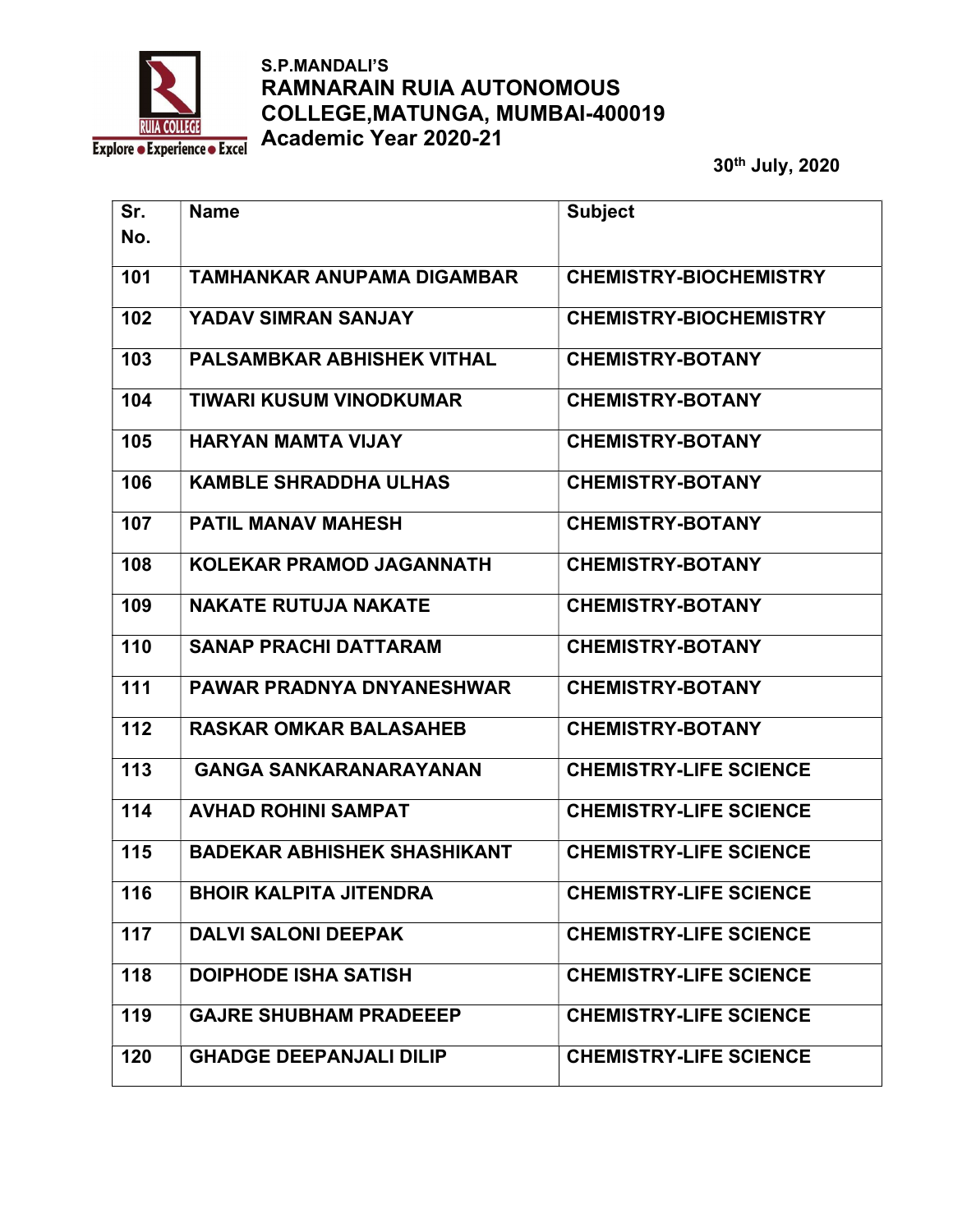

| Sr.<br>No. | <b>Name</b>                        | <b>Subject</b>                |
|------------|------------------------------------|-------------------------------|
| 121        | <b>JADHAV DUHITA SANTOSH</b>       | <b>CHEMISTRY-LIFE SCIENCE</b> |
| 122        | <b>KAKDE VISHAL KAILAS</b>         | <b>CHEMISTRY-LIFE SCIENCE</b> |
| 123        | <b>MATH VIGHNES JAGANNATH</b>      | <b>CHEMISTRY-LIFE SCIENCE</b> |
| 124        | <b>KHAN AAYAT IBRAHIM</b>          | <b>CHEMISTRY-LIFE SCIENCE</b> |
| 125        | <b>KUMAR THANISHTA.</b>            | <b>CHEMISTRY-LIFE SCIENCE</b> |
| 126        | <b>KUMBHAR RITIKA RAKESH</b>       | <b>CHEMISTRY-LIFE SCIENCE</b> |
| 127        | <b>MEHENDALE SANJANA KETAN</b>     | <b>CHEMISTRY-LIFE SCIENCE</b> |
| 128        | <b>MHATRE RUTIKA VASANT</b>        | <b>CHEMISTRY-LIFE SCIENCE</b> |
| 129        | <b>MUJUMDAR SHREEYAPRASAD</b>      | <b>CHEMISTRY-LIFE SCIENCE</b> |
| 130        | <b>NAGARGOJE AKSHATA BABASAHEB</b> | <b>CHEMISTRY-LIFE SCIENCE</b> |
| 131        | <b>NAIK JAYLAXMI RAVINDRA</b>      | <b>CHEMISTRY-LIFE SCIENCE</b> |
| 132        | <b>NAIR ANJALI PADMANABHAN</b>     | <b>CHEMISTRY-LIFE SCIENCE</b> |
| 133        | <b>NAIR ARYA ASHOK</b>             | <b>CHEMISTRY-LIFE SCIENCE</b> |
| 134        | <b>PADMAKUMAR AISHWARYA</b>        | <b>CHEMISTRY-LIFE SCIENCE</b> |
| 135        | <b>PADWAL AMEYA MAHESH</b>         | <b>CHEMISTRY-LIFE SCIENCE</b> |
| 136        | PANCHAL RIDDHI RAJENDRA            | <b>CHEMISTRY-LIFE SCIENCE</b> |
| 137        | <b>BHAGWAN PEDNEKAR CHINMAYI</b>   | <b>CHEMISTRY-LIFE SCIENCE</b> |
| 138        | <b>POMENDKAR ATHARVA SUBHASH</b>   | <b>CHEMISTRY-LIFE SCIENCE</b> |
| 139        | <b>RAJDE SANIKA MAHESH</b>         | <b>CHEMISTRY-LIFE SCIENCE</b> |
| 140        | <b>SAKHALKAR SAEE ASHUTOSH</b>     | <b>CHEMISTRY-LIFE SCIENCE</b> |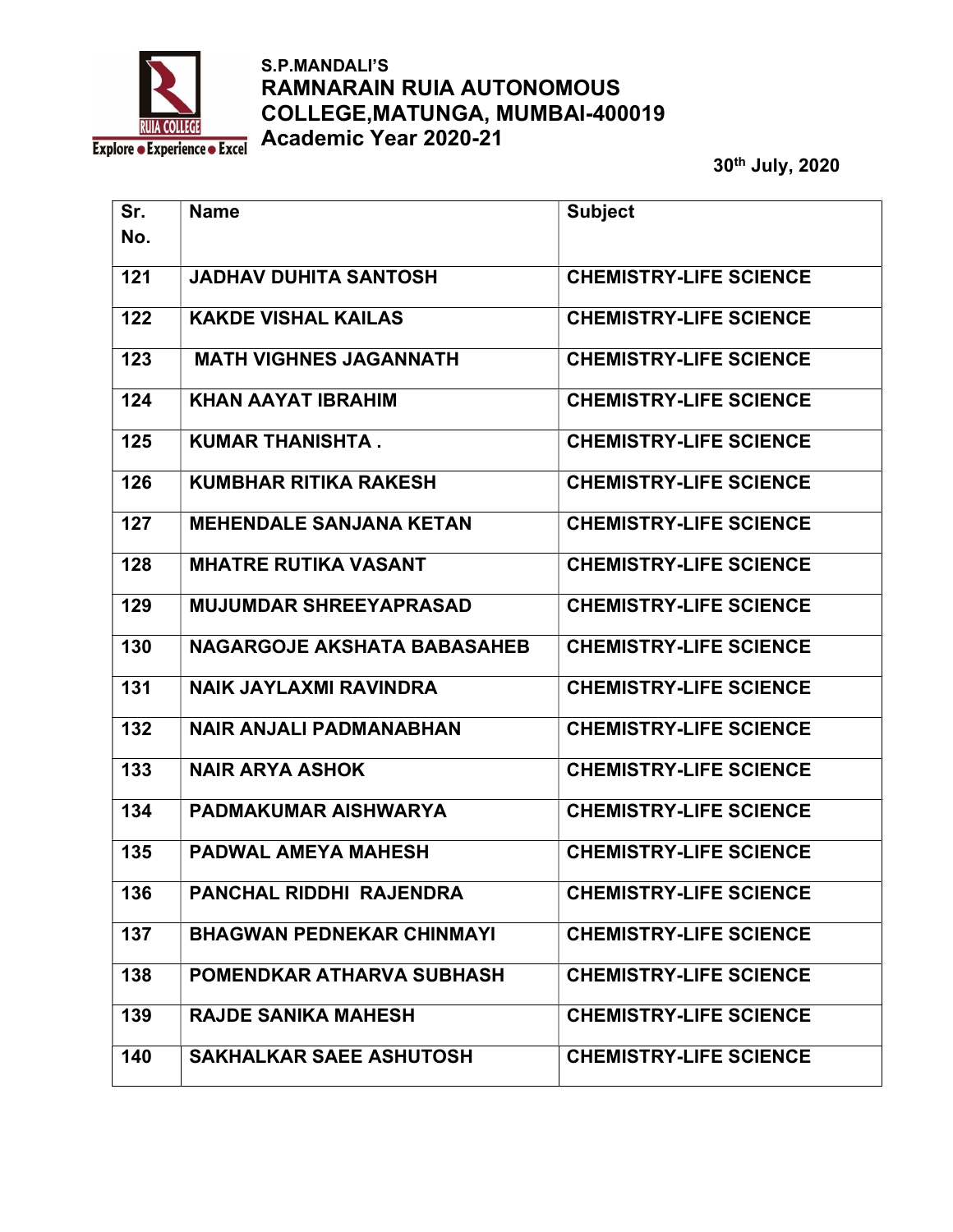

| Sr.<br>No. | <b>Name</b>                      | <b>Subject</b>                |
|------------|----------------------------------|-------------------------------|
|            |                                  |                               |
| 141        | <b>SHAIKH SALEHA SALIM</b>       | <b>CHEMISTRY-LIFE SCIENCE</b> |
| 142        | <b>SHINDE SNEHA HIMMAT</b>       | <b>CHEMISTRY-LIFE SCIENCE</b> |
| 143        | <b>SMP AYSHA MAHAMOOD</b>        | <b>CHEMISTRY-LIFE SCIENCE</b> |
| 144        | <b>SONAWANE SAHIL RAJENDRA</b>   | <b>CHEMISTRY-LIFE SCIENCE</b> |
| 145        | <b>THAKARE OM RAVINDRA</b>       | <b>CHEMISTRY-LIFE SCIENCE</b> |
| 146        | <b>WAIVAL PRATIK BALAJI</b>      | <b>CHEMISTRY-LIFE SCIENCE</b> |
| 147        | <b>WADYEKAR VRAJESH PADMAKAR</b> | <b>CHEMISTRY-PHYSICS</b>      |
| 148        | <b>HEGDE AAYUSH KISHORE</b>      | <b>CHEMISTRY-PHYSICS</b>      |
| 149        | <b>KOTALGI ESHA SANJAY</b>       | <b>CHEMISTRY-PHYSICS</b>      |
| 150        | <b>SHEWALE TEJAS SURESH</b>      | <b>CHEMISTRY-PHYSICS</b>      |
| 151        | <b>SIVA DEVASHISH P</b>          | <b>CHEMISTRY-PHYSICS</b>      |
| 152        | <b>KUTE KARTIK DNYANDEO</b>      | <b>CHEMISTRY-PHYSICS</b>      |
| 153        | <b>IYER AMRUTA GANESAN</b>       | <b>CHEMISTRY-PHYSICS</b>      |
| 154        | <b>DALVI DIKSHA PRAMOD</b>       | <b>CHEMISTRY-PHYSICS</b>      |
| 155        | <b>GHATWAL ADITI RAMCHANDRA</b>  | <b>CHEMISTRY-PHYSICS</b>      |
| 156        | <b>K. SIVA PRASAD</b>            | <b>CHEMISTRY-PHYSICS</b>      |
| 157        | <b>DAWANE ANIRUDDHA AJAY</b>     | <b>CHEMISTRY-PHYSICS</b>      |
| 158        | <b>SINGH NEHA BHUPENDRA</b>      | <b>CHEMISTRY-PHYSICS</b>      |
| 159        | <b>SHARMA KARAN RAJKISHOR</b>    | <b>CHEMISTRY-PHYSICS</b>      |
| 160        | <b>UBALE SUBODH SHIVAJI</b>      | <b>CHEMISTRY-PHYSICS</b>      |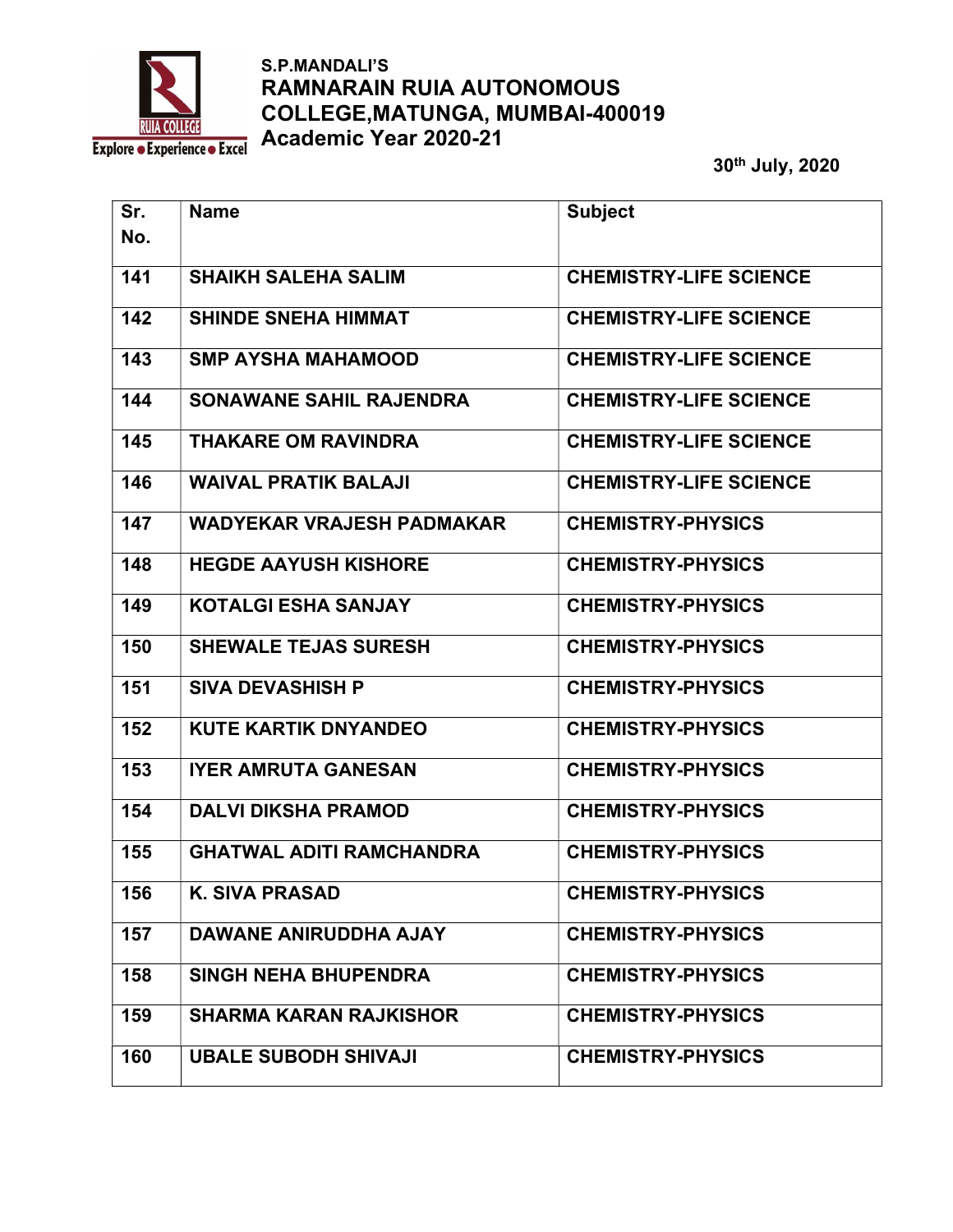

| Sr. | <b>Name</b>                                       | <b>Subject</b>                |
|-----|---------------------------------------------------|-------------------------------|
| No. |                                                   |                               |
| 161 | <b>KUNDI BHAVYA NITIN</b>                         | <b>CHEMISTRY-PHYSICS</b>      |
| 162 | <b>BAD MADHURI SHIVAJI</b>                        | <b>MATHEMATICS-STATISTICS</b> |
| 163 | <b>BAJPAI AYAN SANTOSH KUMAR</b>                  | <b>MATHEMATICS-STATISTICS</b> |
| 164 | <b>BANGERA NINAD SUNDEEP</b>                      | <b>MATHEMATICS-STATISTICS</b> |
| 165 | <b>BAVISKAR RUCHITA SANJAY</b>                    | <b>MATHEMATICS-STATISTICS</b> |
| 166 | <b>BHALERAO VRUSHAL ARVIND</b>                    | <b>MATHEMATICS-STATISTICS</b> |
| 167 | <b>BHOSALE APURVA AJAY</b>                        | <b>MATHEMATICS-STATISTICS</b> |
| 168 | <b>BUDHIA SHRISHTI SHIVRATAN</b>                  | <b>MATHEMATICS-STATISTICS</b> |
| 169 | <b>BURKUL SAMIKSHA RAMNATH</b>                    | <b>MATHEMATICS-STATISTICS</b> |
| 170 | <b>CHAKOR GANESH BHAGWAN</b>                      | <b>MATHEMATICS-STATISTICS</b> |
| 171 | <b>CHAUDHARI HARSHAL DATTATRAY</b>                | <b>MATHEMATICS-STATISTICS</b> |
| 172 | <b>CHEMTE PRAVEEN TUKARAM</b>                     | <b>MATHEMATICS-STATISTICS</b> |
| 173 | <b>CHOUDHARI PRAJAKTA BHARAT</b>                  | <b>MATHEMATICS-STATISTICS</b> |
| 174 | <b>DANGI SHWETA RADHAKRISHNA</b>                  | <b>MATHEMATICS-STATISTICS</b> |
| 175 | <b>EKBOTE SUHRUD SHISHIR</b>                      | <b>MATHEMATICS-STATISTICS</b> |
| 176 | <b>GAD MIHIR SHYAMSUNDAR</b>                      | <b>MATHEMATICS-STATISTICS</b> |
| 177 | <b>GANDHI ADITI GIRISH</b>                        | <b>MATHEMATICS-STATISTICS</b> |
| 178 | <b>GAONKAR ANUSHREE SUNIL</b>                     | <b>MATHEMATICS-STATISTICS</b> |
| 179 | <b>GOGATE SAACHI SANJAY</b>                       | <b>MATHEMATICS-STATISTICS</b> |
| 180 | <b>GUDIVADA SAI SATHVIK</b><br><b>RAMAKRISHNA</b> | <b>MATHEMATICS-STATISTICS</b> |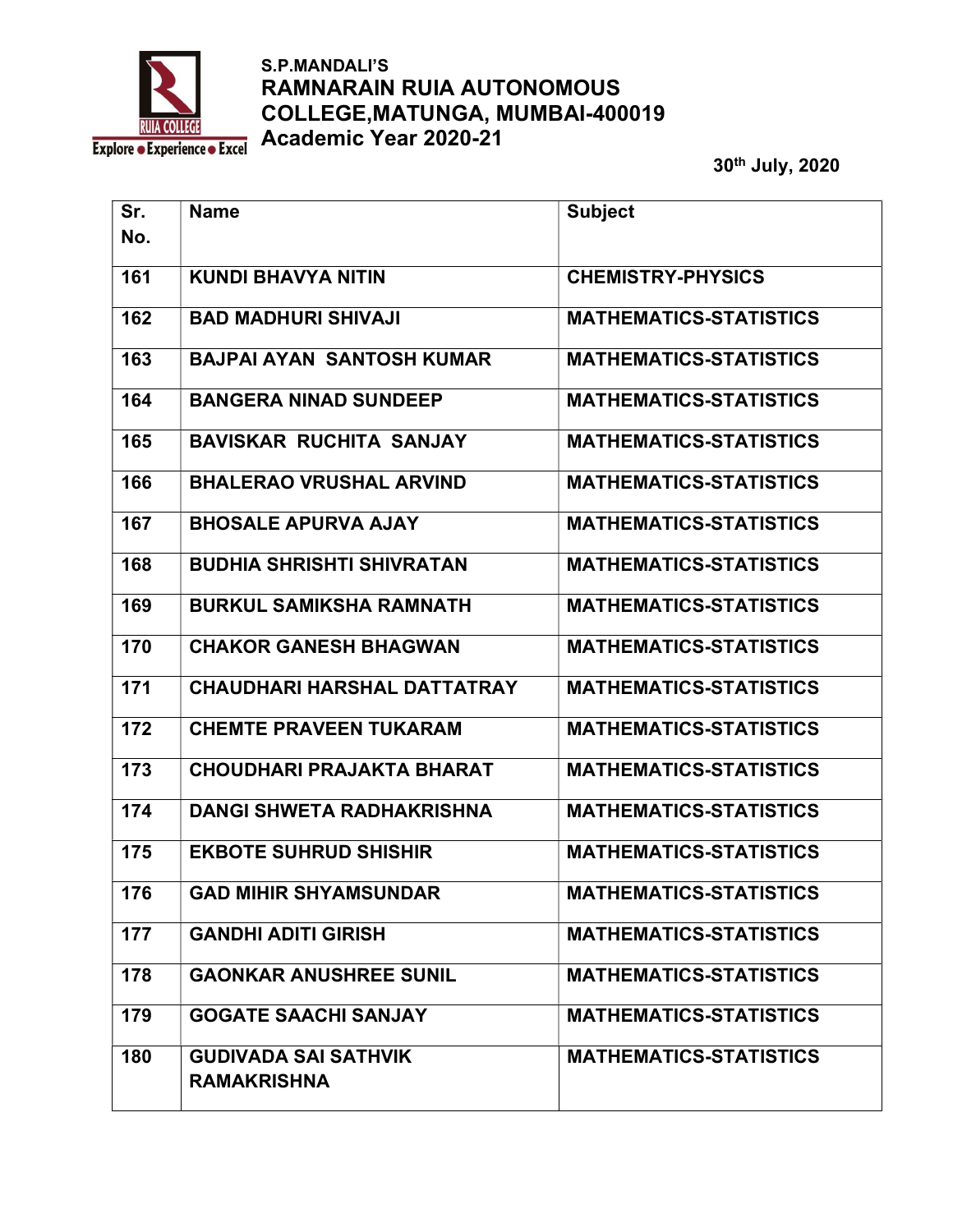

| Sr. | <b>Name</b>                        | <b>Subject</b>                |
|-----|------------------------------------|-------------------------------|
| No. |                                    |                               |
| 181 | <b>GUPTA ROSHAN SHIVDHAR</b>       | <b>MATHEMATICS-STATISTICS</b> |
| 182 | <b>HALDANKAR HARSH MAHENDRA</b>    | <b>MATHEMATICS-STATISTICS</b> |
| 183 | <b>ILAKE PRATHAMESH PRITAM</b>     | <b>MATHEMATICS-STATISTICS</b> |
| 184 | <b>JADHAV RONIT SANDEEP</b>        | <b>MATHEMATICS-STATISTICS</b> |
| 185 | <b>JADHAV VINIT DILIP</b>          | <b>MATHEMATICS-STATISTICS</b> |
| 186 | <b>JADHAV YASH NITIN</b>           | <b>MATHEMATICS-STATISTICS</b> |
| 187 | <b>JOSHI TUSHAR MILIND</b>         | <b>MATHEMATICS-STATISTICS</b> |
| 188 | <b>KAMBLI KAUSTUBH ASHISH</b>      | <b>MATHEMATICS-STATISTICS</b> |
| 189 | <b>KANDALGAONKAR HARSH NARAYAN</b> | <b>MATHEMATICS-STATISTICS</b> |
| 190 | <b>KANOJIA GAUTAM KAWALBAS</b>     | <b>MATHEMATICS-STATISTICS</b> |
| 191 | <b>KANSE ANIKET TANAJI</b>         | <b>MATHEMATICS-STATISTICS</b> |
| 192 | <b>KARAMBELKAR ADITI MAHESH</b>    | <b>MATHEMATICS-STATISTICS</b> |
| 193 | <b>KEDIA AAKASH RAM</b>            | <b>MATHEMATICS-STATISTICS</b> |
| 194 | <b>KHIROYA VISHWA BHARAT</b>       | <b>MATHEMATICS-STATISTICS</b> |
| 195 | <b>KOTHAWADE ADITI RAVINDRA</b>    | <b>MATHEMATICS-STATISTICS</b> |
| 196 | <b>LOPES LARISSA ROXY</b>          | <b>MATHEMATICS-STATISTICS</b> |
| 197 | <b>MAHINDRAKAR DISHA DURGESH</b>   | <b>MATHEMATICS-STATISTICS</b> |
| 198 | <b>MALKAR RAJ NARSINHA</b>         | <b>MATHEMATICS-STATISTICS</b> |
| 199 | <b>MENEZES AARON VARDHAMAN</b>     | <b>MATHEMATICS-STATISTICS</b> |
| 200 | <b>MORE KUNAL PRAVIN</b>           | <b>MATHEMATICS-STATISTICS</b> |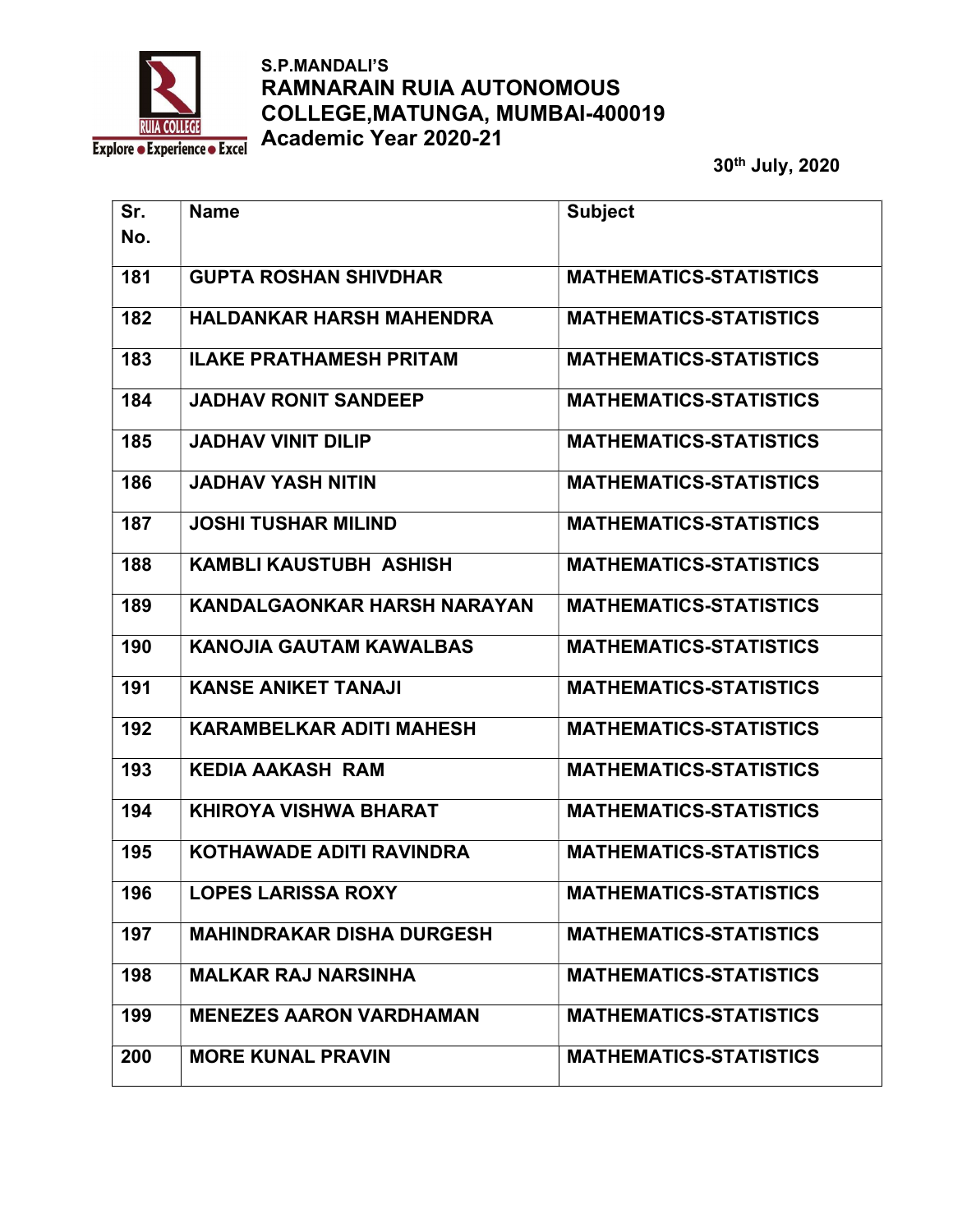

| Sr. | <b>Name</b>                     | <b>Subject</b>                |
|-----|---------------------------------|-------------------------------|
| No. |                                 |                               |
| 201 | <b>MORE NEEL DIGAMBAR</b>       | <b>MATHEMATICS-STATISTICS</b> |
| 202 | PATIL ATHARVA JAGANNATH         | <b>MATHEMATICS-STATISTICS</b> |
| 203 | RATNAPARKHI SAVRI SANJAY        | <b>MATHEMATICS-STATISTICS</b> |
| 204 | <b>SAHARE ARYAN SHRIKANT</b>    | <b>MATHEMATICS-STATISTICS</b> |
| 205 | <b>SANDHANKOTI LAVINA RAJU</b>  | <b>MATHEMATICS-STATISTICS</b> |
| 206 | <b>SAWANT BHAIRAVI RAJENDRA</b> | <b>MATHEMATICS-STATISTICS</b> |
| 207 | <b>SHAH HARSHIL RUSHABH</b>     | <b>MATHEMATICS-STATISTICS</b> |
| 208 | <b>SHIRSAT SAUJANYA SHEKHAR</b> | <b>MATHEMATICS-STATISTICS</b> |
| 209 | <b>SHIVSHINDE GANESH JEEVAN</b> | <b>MATHEMATICS-STATISTICS</b> |
| 210 | <b>SINGH ISHA SINGH</b>         | <b>MATHEMATICS-STATISTICS</b> |
| 211 | <b>SIRMALLA SWETHA RAMESH</b>   | <b>MATHEMATICS-STATISTICS</b> |
| 212 | <b>TAYLOR AVANTI AMEET</b>      | <b>MATHEMATICS-STATISTICS</b> |
| 213 | <b>THABE SHRIYA VIJAY</b>       | <b>MATHEMATICS-STATISTICS</b> |
| 214 | <b>THAKUR VEDANG VIJAY</b>      | <b>MATHEMATICS-STATISTICS</b> |
| 215 | <b>VAIDYA KEYUR AJIT</b>        | <b>MATHEMATICS-STATISTICS</b> |
| 216 | <b>VAKHARE SHIVAM RAJENDRA</b>  | <b>MATHEMATICS-STATISTICS</b> |
| 217 | <b>VASAVE VIRENDRA MANSING</b>  | <b>MATHEMATICS-STATISTICS</b> |
| 218 | <b>VELDANDI CHIRAG NARESH</b>   | <b>MATHEMATICS-STATISTICS</b> |
| 219 | <b>VHATKAR ANIL VIJAY</b>       | <b>MATHEMATICS-STATISTICS</b> |
| 220 | YEDGE KRUSHNA BABURAO           | <b>MATHEMATICS-STATISTICS</b> |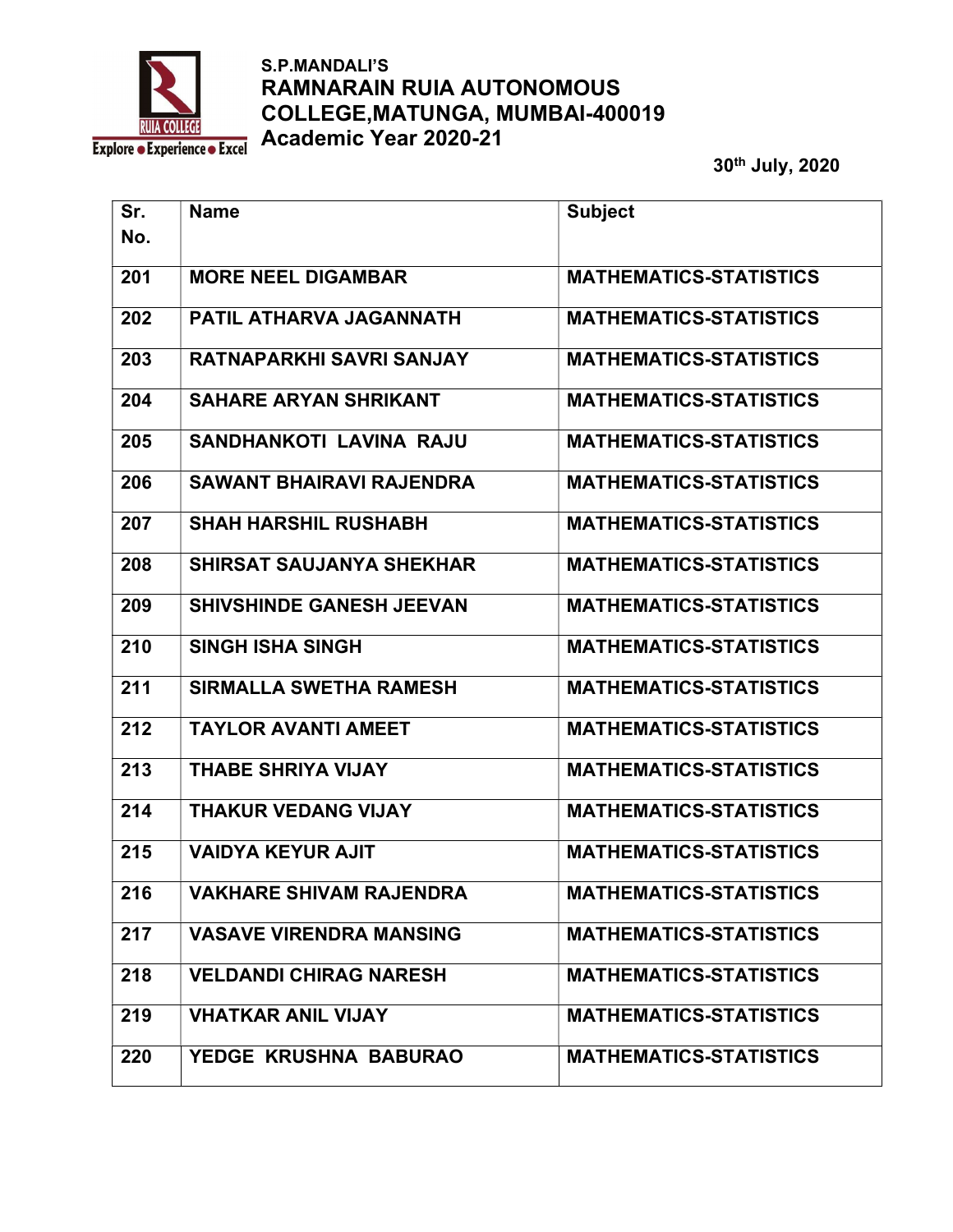

| Sr. | <b>Name</b>                                    | <b>Subject</b>             |
|-----|------------------------------------------------|----------------------------|
| No. |                                                |                            |
| 221 | <b>UBALE ANKITA VIJAY</b>                      | PHYSICS-MATHEMATICS        |
| 222 | <b>BOVLEKAR TRUPTI DILIP</b>                   | PHYSICS-MATHEMATICS        |
| 223 | <b>RANE SAGAR SWAPNIL</b>                      | PHYSICS-MATHEMATICS        |
| 224 | <b>CHAVAN HARSHITA RAJESH</b>                  | PHYSICS-MATHEMATICS        |
| 225 | <b>ADAVALKAR VIVEK RAMESH</b>                  | PHYSICS-MATHEMATICS        |
| 226 | <b>SOHANI SHRAVANI DILIP</b>                   | PHYSICS-MATHEMATICS        |
| 227 | <b>RAJGURU SANMAY SANJAY</b>                   | PHYSICS-MATHEMATICS        |
| 228 | <b>BHINGARDE VAIBHAVI VIDYADHAR</b>            | <b>PHYSICS-MATHEMATICS</b> |
| 229 | <b>KADHE AMEYA MILIND</b>                      | PHYSICS-MATHEMATICS        |
| 230 | <b>KHADE KUNAL KARBHARI</b>                    | PHYSICS-MATHEMATICS        |
| 231 | <b>MARATHE KRUTIKA ARUN</b>                    | PHYSICS-MATHEMATICS        |
| 232 | <b>NAIR SMRITHI SANTHOSH</b>                   | PHYSICS-MATHEMATICS        |
| 233 | <b>GHADIGAONKAR SHUBHAM KISHOR</b>             | PHYSICS-MATHEMATICS        |
| 234 | <b>MORE ANISH RAJESH</b>                       | PHYSICS-MATHEMATICS        |
| 235 | YADAV KARAN RAJ                                | PHYSICS-MATHEMATICS        |
| 236 | RAJGOPAL VAISHNAVI RAJGOPAL                    | <b>PHYSICS-MATHEMATICS</b> |
| 237 | <b>SHARMA DIKSHA SURENDRA</b>                  | PHYSICS-MATHEMATICS        |
| 238 | <b>CHUNEKAR KINNARI VIVEK</b>                  | PHYSICS-MATHEMATICS        |
| 239 | <b>DAGADE EKTA JAGDISH</b>                     | PHYSICS-MATHEMATICS        |
| 240 | <b>RAJBHAR ANURADHA RAMESH</b><br><b>CHAND</b> | PHYSICS-MATHEMATICS        |